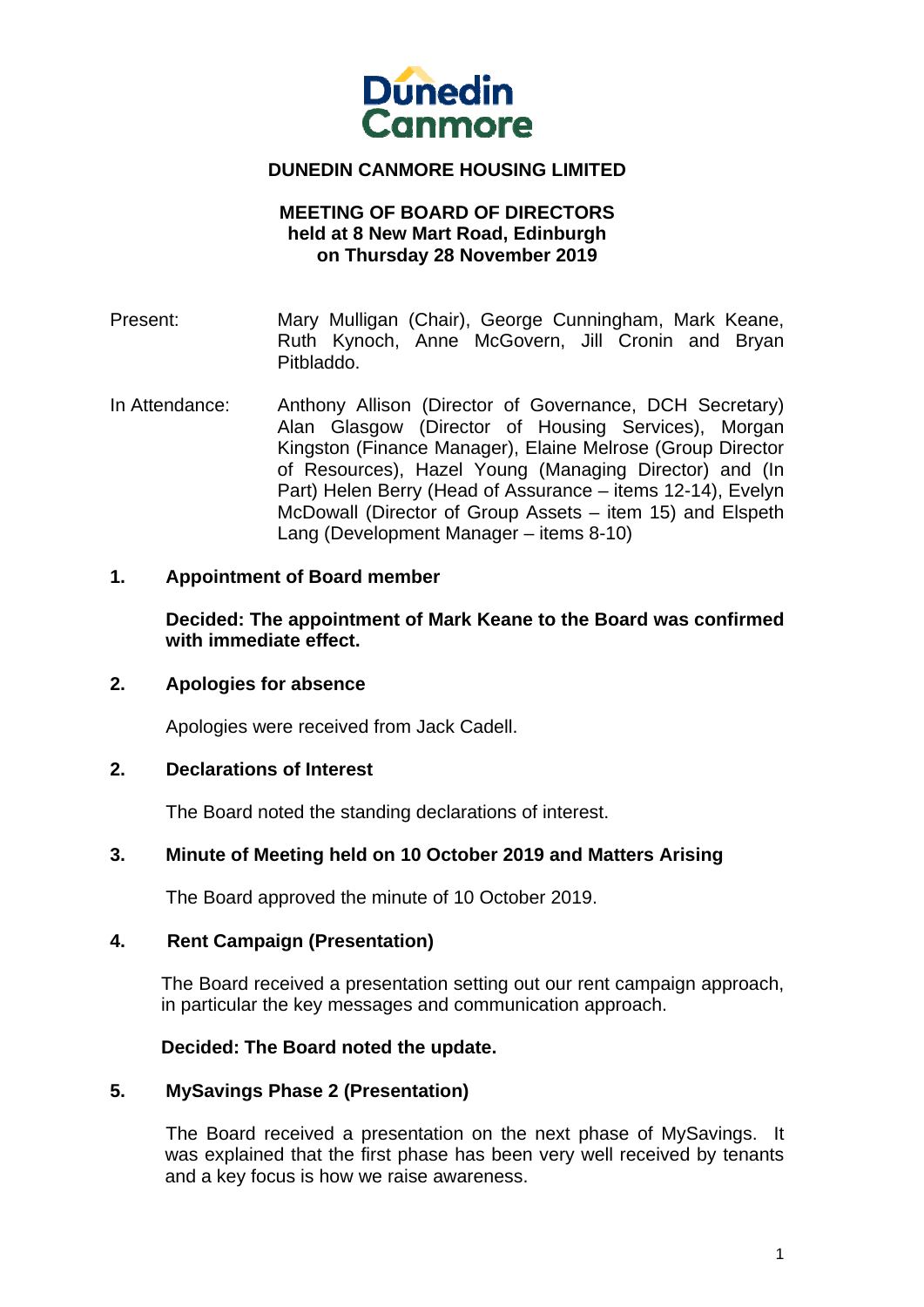The potential extensions to our existing offer were set out, including the potential to deliver significant savings on white goods.

The Board welcomed the continued focus on how we can support tenants with the cost of a home and overall affordability. The Board discussed uptake levels to date and how we will seek to increase them in future.

# **Decided: The Board noted the update.**

### **6. Delivery Plan 2019-20: Quarter 2**

The Board received an update on performance for the year to date, in particular in relation to Dunedin Harbour and arrears.

The Board discussed how our reporting could incorporate additional benchmarking, such as Scottish averages. The Board further discussed tenancy sustainment and the potential to innovate in this area.

It was agreed that an update on Dunedin Harbour be brought back to the next meeting.

**Decided: The Dunedin Canmore Board noted the contents of this report.** 

### **7. Universal Credit and Welfare Reform Update**

The Board received a detailed update on the impact of Universal Credit, including the number of tenants affected, the key workstreams underway to support tenants and ongoing partnership working. The engagement with the Department for Work and Pensions was emphasised as particularly important, including how we communicate the implications for our tenants and communities.

The Board discussed the projected migration of tenants to Universal Credit and the implications for this based on current arrears levels. The analysis of how arrears is impacted by Universal Credit was explained, including how it compares with non Universal Credit tenancies and how it changes over time.

The Board reiterated its support for the range of support activities we have in place and discussed the disproportionate impact on young people.

#### **Decided: The Board:**

**1) Noted the update on Universal Credit and Welfare Reform; and 2) Noted the range of mitigations in place to manage the impact of Welfare Reform on our customers, communities and business.** 

#### **8. New Build Project Approval - North Berwick Phase 3**

The Board received a summary of the proposed project approval. It was explained it was small scale and as such considered to be low risk. The Board discussed the Net Present Value and financial analysis associated with the scheme. It was explained that the proposals were within our agreed parameters.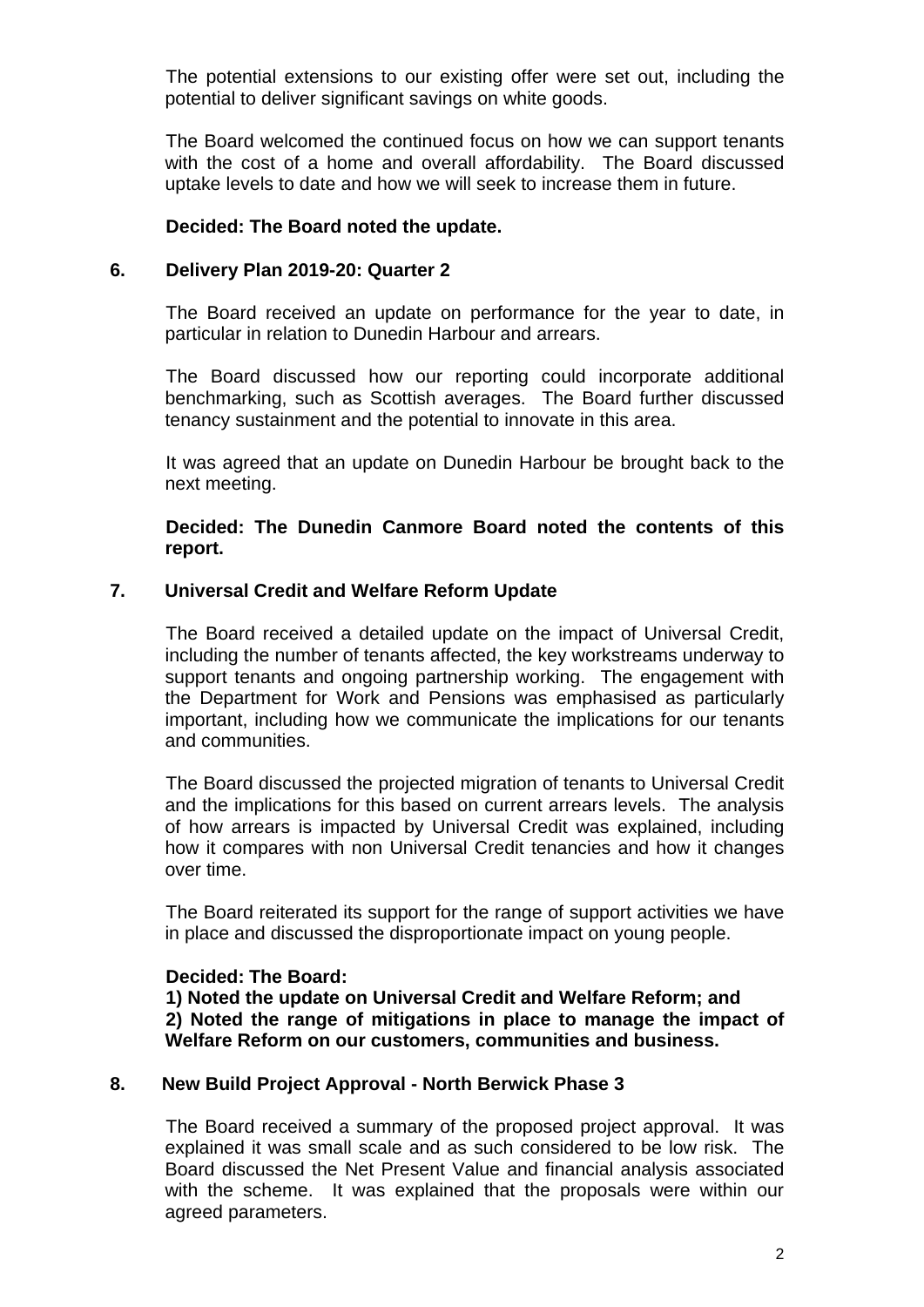**Decided: The Board:** 

**1) approved the acquisition from Cruden Homes (East) Ltd of two completed accessible bungalows at North Berwick (Phase 3) at a cost of £318,278;** 

**2) agreed that subject to DCH Board approval, a report on this project be presented to the Group Development Committee on 9 December 2019; and** 

**3) agreed that authority is delegated to any Dunedin Canmore Housing Board member, the Group Chief Executive, the Group Director of Property and Development, Dunedin Canmore Housing Managing Director or the Company Secretary to approve a missive that is conditional upon Dunedin Canmore Housing and Group Development Committee approvals, and excludes any liability of Dunedin Canmore Housing for any costs, losses or expenses incurred by Cruden Homes (East) Limited if the required approvals are not obtained.** 

# **9. DCH New Build Project Approval: Longniddry, East Lothian**

The Board received a summary of the proposed project approval, in particular the financial analysis and site plans.

The Board discussed the proposals, which are within a footprint where we have sought to develop.

# **Decided: The Board agreed that:**

**1) we acquire land from Cruden Homes (Longniddry) Limited and enter into a design and build contract with Cruden Homes (Longniddry) Limited for the construction of 10 mid-market rent properties at Longniddry, East Lothian at an acquisition and construction cost of £1,357,750 and an overall development cost of £1,395,053.00;** 

**2) subject to DCH Board approval, a report on this project to be presented to the Group Development Committee for approval on 9 December 2019; and** 

**3) authority is delegated to any DCH Board member, the DCH Managing Director, the DCH Managing Director, the Group Chief Executive, Executive Director of Property and Development or the Company Secretary to sign the Design & Build contract and any associated acquisition and contract documentation subject to Group Development Committee approval.** 

#### **10. New Build Performance Dashboard**

The Board received a summary of performance in delivering our development programme, including detailed updates on contractor engagement, projects currently experiencing delays and spend.

The Board discussed how we engage tenants when delays arise and how we pass on any discount we receive to tenants. It was explained that we seek to negotiate, for example, upgraded finishes for tenants where there has been a delay.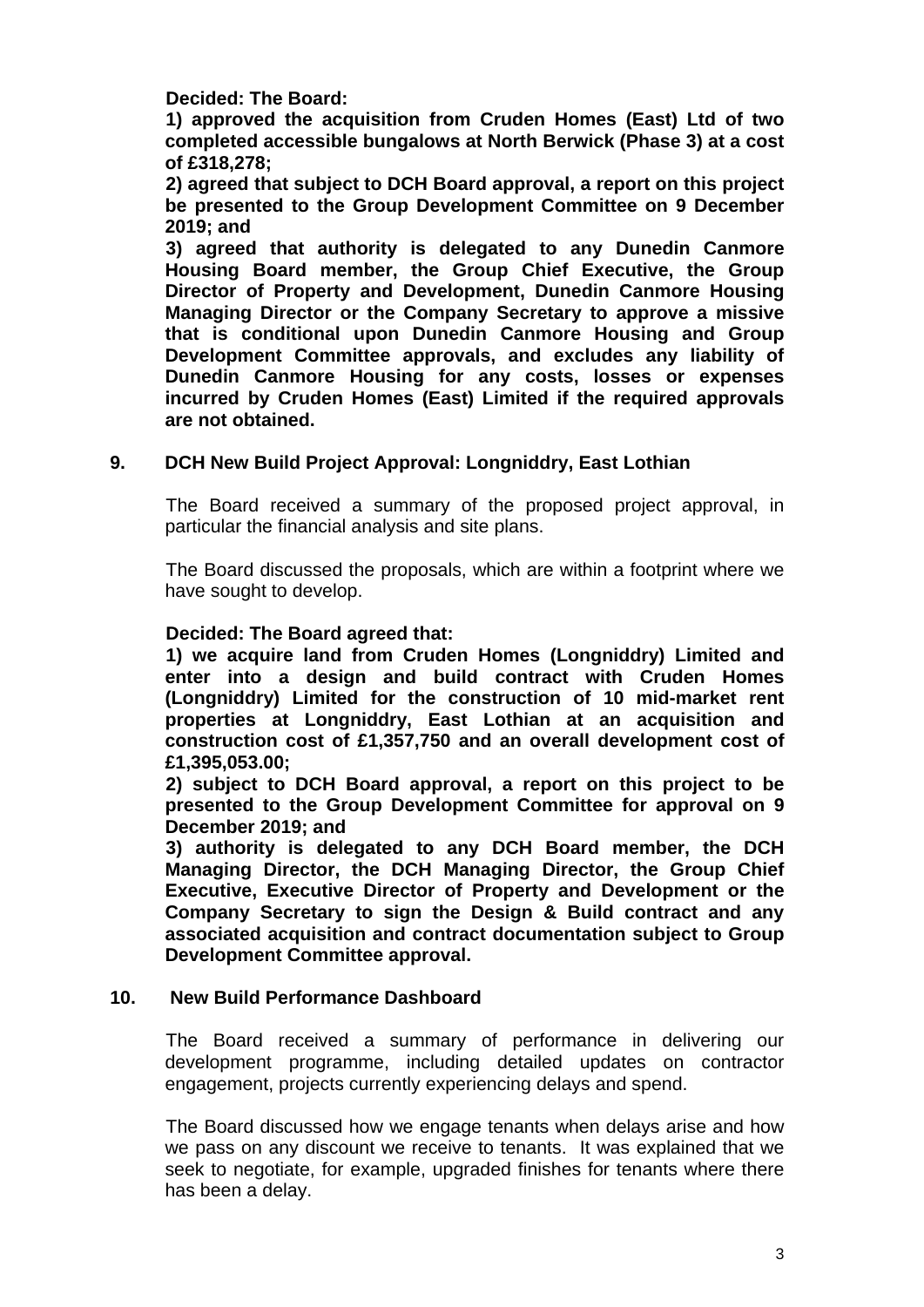The Board discussed progress with Lang Loan. It was explained that the project experienced some minor technical issues but that these have been resolved, including us receiving additional assurances.

The Board considered progress at West Craig and the projected timescale. It was explained that the first stage was to acquire the site and complete the necessary infrastructure work.

**Decided: The Board noted the contents of the report and attached New Build Performance Dashboard, including highlights and exceptions outlined in Section 5.** 

# **11. Finance Report for the period to 31 October 2019**

The Board received an update on financial performance for the year to date, in particular the variance within the investment programme.

The Board discussed variance in relation to repairs and it was explained that we have been undertaking analysis of repairs in areas such as average per unit and benchmarking. The Board discussed repairs projected spend further, recognising that the service is demand driven.

The Board received an update on pensions actuarial valuation and the confirmation that the scheme has agreed to continue with additional contributions to cover the shortfall. The Board discussed the pension position and how we continue to keep the position under review.

The terms of the consent letters were explained to the Board and it was confirmed that none of the terms would have an adverse impact on us.

#### **Decided: The Board:**

**1) Noted the management accounts for the period to 31 October 2019; 2) Approved the draft EIB consent letters and delegated authority to any Board member, the Group Chief Executive, Group Director of Finance, Director of Treasury or Company Secretary to agree the final form of the letters and execute same on behalf of DCH;** 

**3) Approved the draft funding syndicate consent letter and delegated authority to any Board member, the Group Chief Executive, Group Director of Finance, Director of Treasury or Company Secretary to agree the final form of the letter and execute same on behalf of DCH; and** 

**4) Noted that the funding syndicate letter can also be signed by Wheatley Housing Group Limited as agent of DCH.** 

#### **12. Information Governance Update**

The Board received an update on our preparations for the extension of Freedom of Information to Registered Social Landlords.

 The Board discussed our compliance with General Data Protection Regulation, including the potential penalties for non-compliance.

 **Decided: The Board noted the status of the FOISA implementation plan.**